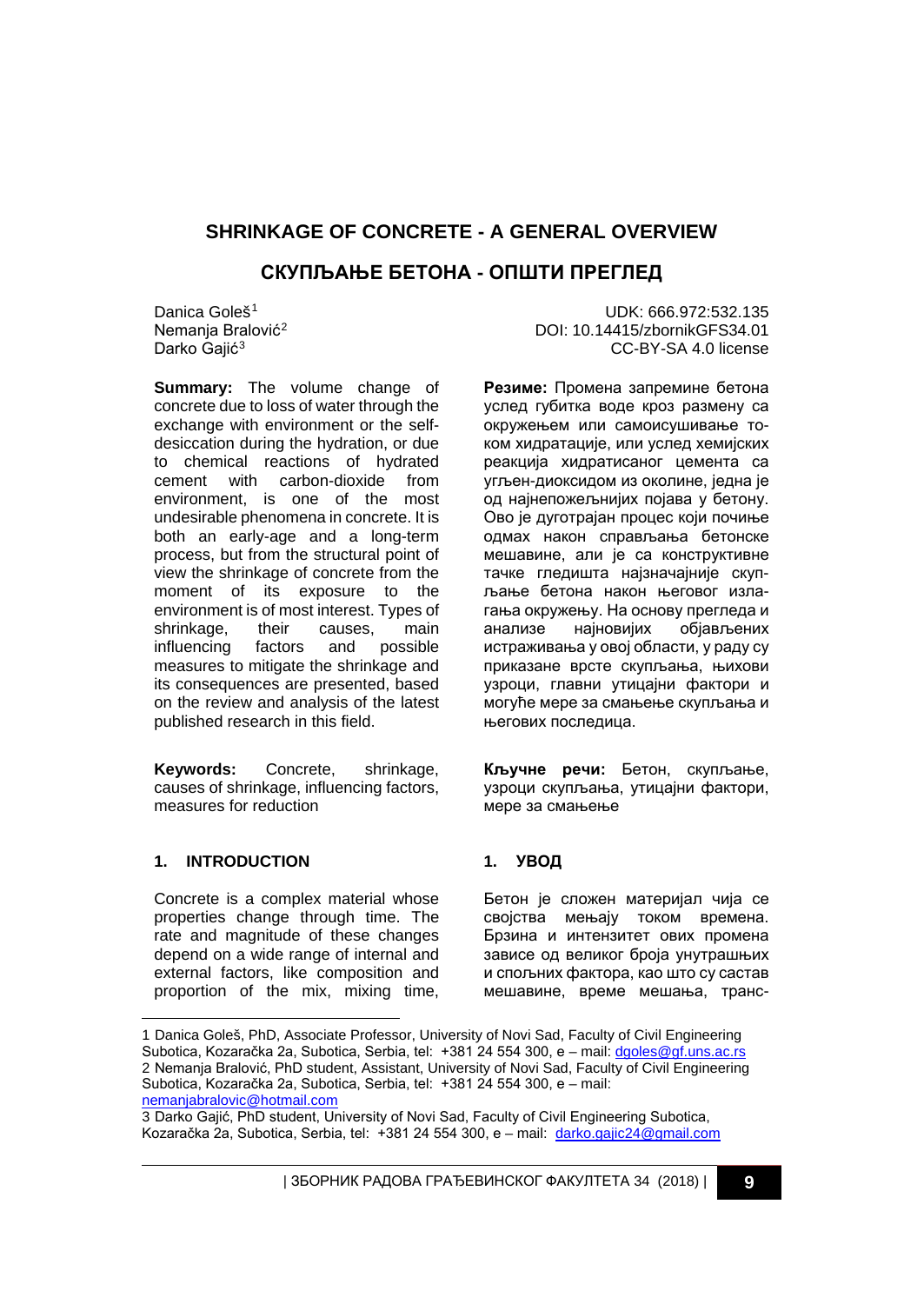handling, placing and compacting, method and duration of curing, shape and dimensions of a member, presence, type and configuration of reinforcement,<br>loading conditions, environmental loading conditions, environmental conditions, presence of aggressive media, etc. Some of these changes, like strength gain, are welcome, while others, e.g. volume change, formation of cracks in concrete<br>embedded reinforceme reinforcement etc. are undesirable, so measures are taken to avoid them or at least to reduce them to an acceptable level.

The changes of concrete properties also affect the resistance, serviceability, durability and appearance of the finished structure and structural members.

One of the most undesirable timedependent phenomena is the volume change of concrete due to shrinkage. Cracks caused by irreversible restrained shrinkage deformations can affect the appearance of the structure, as well as its tightness for liquids or gases. These cracks may not be threatening to the durability of the structure by themselves, but in conjunction with unfavorable environmental conditions can facilitate the penetration of aggressive substances to the reinforcement and accelerate its corrosion, which shortens the service life of the structure. Additionally, strains due to shrinkage lead to reduction of the prestress force. Shrinkage of concrete is the isothermal decrease of volume due to changes of internal relative humidity or due to chemical reactions, in the absence of external load [1, 2]. Commonly it is divided into the four components: plastic shrinkage, autogenous or basic [3] shrinkage, drying shrinkage and carbonation shrinkage [1, 2] (Figure 1). Typical "final" values of concrete shrinkage strains are between 200 and  $800x10^{-6}$ , while the cement paste may experience shrinkage strains in a range of 2000 to 6000x10-6 [1].

порт, уградња и компактирање, метод и трајање неге, облик и димензије елемента, постојање, врста и распоред арматуре, услови оптерећивања, услови средине, присуство агресивних агенаса, итд. Неке од ових промена, као што је прираст чврстоће, су добродошле, док су друге, нпр. промена запремине, појава прслина на контакту бетона и арматуре и др. непожељне, па се предузимају мере за њихово спречавање или бар свођење на прихватљиви ниво.

Промене својстава бетона утичу и на носивост, употребљивост, трајност и изглед готове конструкције и конструктивних елемената.

Једна од најнепожељнијих временски зависних појава је промена запремине бетона услед скупљања. Прслине изазване неповратним спреченим деформацијама услед скупљања могу утицати на изглед конструкције, као и на њену непропусност за течности или гасове. Ове прслине не морају саме по себи да угрозе трајност конструкције, али у спрези са неповољним условима средине могу олакшати продор агресивних супстанци до арматуре и убрзати њену корозију, чиме се скраћује експлоатациони век конструкције. Поред тога, дилатације услед скупљања доприносе смањењу силе преднапрезања.

Скупљање бетона је смањење запремине неоптерећеног узорка при константној температури услед промене унутрашње релативне влажности или услед хемијских реакција [1, 2]. Оно се најчешће дели на четири компоненте: пластично скуп-љање, аутогено или сопствено [3] скупљање, скупљање услед сушења и карбонизационо скупљање [1, 2] (слика 1). Типичне "коначне" величине дилатација скупљања бетона су између 200 и 800x10-6, док цементна паста може имати дилатације скупљања од 2000 до 6000x10-6 [1].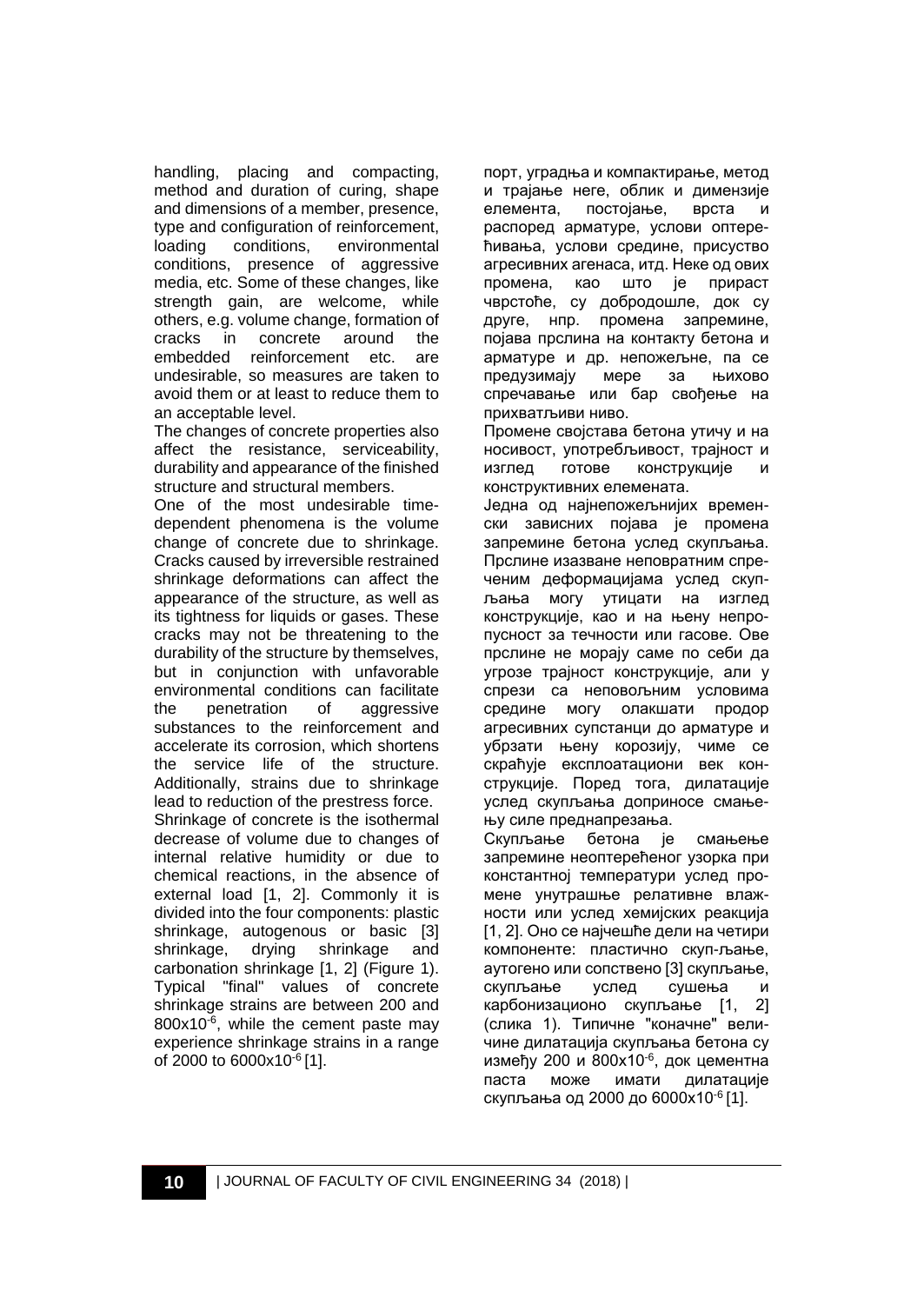

Figure 1 – Types and governing mechanisms of shrinkage Слика 1 – Врсте скупљања и процеси који га узрокују

### **2. PLASTIC SHRINKAGE**

Plastic shrinkage (PS) is the early-age shrinkage which develops in the first 24 hours after mixing. It is a volumetric contraction of the cement paste while concrete is in the plastic state and has very low tensile strength, which may cause the occurrence of plastic cracking at the surface of the element. PS is caused by the loss of water due to evaporation from the surface or due to suction by the sub-base or formwork. Cracks caused by plastic shrinkage initiate at the concrete surface and develop inward [4]. PS can be easily reduced by proper concreting procedures and by preventing the high rate of evaporation from the concrete surfaces by wet curing, use of windbreaks and sunshades (Table 1). Reduction of PS and PS cracking in concrete is tackled by the use of shrinkage-reducing admixtures (SRA), superabsorbent polymers (SAР) or by

#### **2. ПЛАСТИЧНО СКУПЉАЊЕ**

Пластично скупљање (ПС) је смањење запремине цементне пасте које се одвија у прва 24 сата након мешања, док је бетон у пластичном стању и поседује врло ниску чврстоћу на затезање, због чега се на површини елемента могу појавити прслине које касније напредују ка унутрашњости [4]. ПС је последица губитка воде услед испаравања са површине или упијања од стране подлоге или оплате. ПС се лако може смањити одговарајућим пос-тупцима бетонирања и спречавањем наглог испаравања воде са површине бетона кроз негу вла-жењем, те примену ветробрана и сунцобрана (табела 1). Редукција ПС и њиме изазваних прслина постиже се и употребом додатака за смањење скупљања (ДСС), суперапсорбентних полимера (САП) или додатком влакана бетону [4, 5, 6].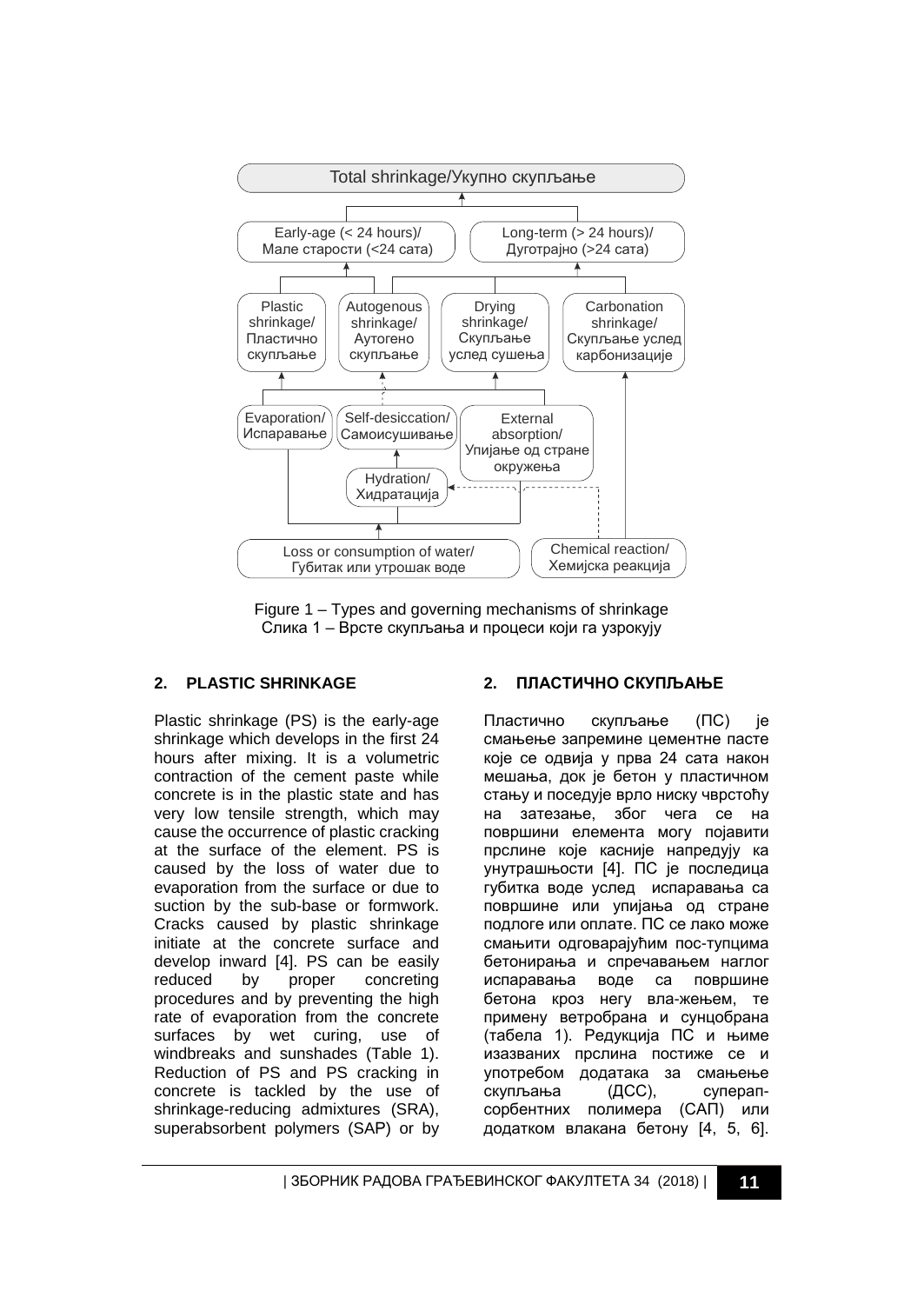the incorporation of fibers in concrete [4, 5, 6]. *Swelling* - the expansion of the concrete - may occur if there is a continuous supply of water during hydration, but to a much lesser extent than shrinkage (10 to 20 times).

### **3. AUTOGENOUS SHRINKAGE**

Autogenous shrinkage (AS), also called basic shrinkage, is the inelastic macroscopic dimensional reduction of a<br>stress-free element at constant stress-free element at constant<br>temperature and under sealed temperature conditions, i.e. without any moisture exchange with the surrounding medium [1, 5, 7]. It is caused by the selfdesiccation, which is induced by the consumption of water during chemical reactions of hydration of cement matrix. AS is both an early-age and a long-term process. While the PS takes place from mixing until the final setting, AS mainly starts after the initial setting of concrete, within the first 24 hours after mixing [4]. Cracks induced by AS usually propagate uniformly through the concrete member. In normal strength concrete (NSC) autogenous shrinkage strain is very small, usually not greater than 50 to 100x10-6 [8], but in high performance (HPC) and ultra-high performance concrete (UHPC), with very low waterto-cement ratio (w/c), AS is a significant part of the total shrinkage [1, 8] (Figure 2). Tazawa and Miyazawa [9] have reported that for a w/c ratio of 0.17, the autogenous shrinkage strains of the cement paste at 1 day and 14 days were  $2500x10^{-6}$  and  $4000x10^{-6}$ , respectively. It was also reported that in concrete specimens with w/c ratio of 0.17 an AS of 700x10-6 may occur [10]. Main factors affecting the rate and final magnitude of AS, as well as measures to reduce the AS cracking are shown in Table 1. One of the main causes of increase in AS is reduction of water-to-binder (w/b) ratio (Fig. 3).

*Бубрење* - повећање запремине бетона - може се појавити ако током хидратације постоји непрекидно снабдевање водом, али је оно далеко мање величине него скупљање (10 до 20 пута).

### **3. АУТОГЕНО СКУПЉАЊЕ**

Аутогено скупљање (АС), такође звано основно или сопствено, је нееластично макроскопско смањење димензија неоптерећеног елемента на константној температури и у запечаћеним условима, тј. без размене влаге са околином [1, 5, 7]. АС је последица самоисушивања узрокованог потрошњом воде током хемијских реакција хидратације цемента. Док се ПС одвија од мешања до почетка очвршћавања, АС је дуготрајан процес који почиње након почетка везивања бетона [4], а најинтензивнији је првих дана након уградње. Прслине изазване АС најчешће пропагирају равномерно кроз бетонски елемент. У бетонима нормалне чврстоће (БНЧ) дилатације услед АС су најчешће врло мале, не веће од 50 до 100x10-6 [8], док у бетонима високих (БВП) и бетонима ултра-високих перформанси (БУВП), са врло ниским водоцементним фактором (w/c), АС представља значајан део укупног скупљања [1, 8] (слика 2). Tazawa и Miyazawa [9] су на цементним пастама са w/c фактором 0.17 при старостима од 1 и 14 дана измерили дилатације аутогеног скупљања од 2500x10-6 и 4000x10-6, респективно. На узорцима бетона са w/c фактором 0.17 забележено је АС величине 700x10-6 [10]. Главни фактори који утичу на брзину и крајњу величину АС и мере којима се могу ублажити прслине изазване АС приказани су у табели 1. Један од главних узрока повећања АС је смањење односа воде и везива (слика 3).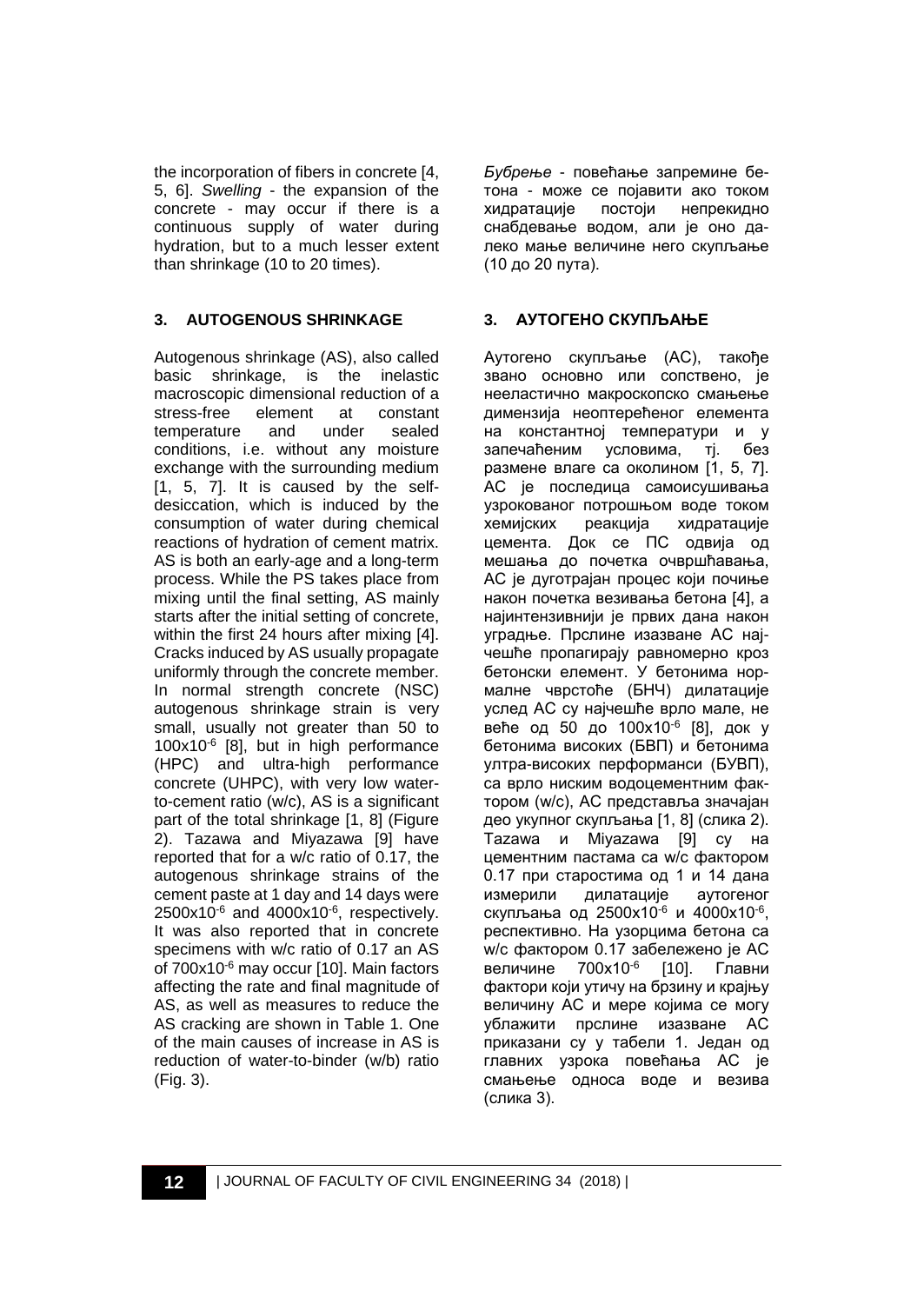| Type of<br>shrinkage                                                                              | Plastic<br>shrinkage                                                                                                                                                                                                                                                                         | Autogenous<br>shrinkage                                                                                                                                                                                                                                                         | Drying shrinkage                                                                                                                                                                                                                                                        | Carbonation<br>shrinkage                                                                                                                                                                                                  |
|---------------------------------------------------------------------------------------------------|----------------------------------------------------------------------------------------------------------------------------------------------------------------------------------------------------------------------------------------------------------------------------------------------|---------------------------------------------------------------------------------------------------------------------------------------------------------------------------------------------------------------------------------------------------------------------------------|-------------------------------------------------------------------------------------------------------------------------------------------------------------------------------------------------------------------------------------------------------------------------|---------------------------------------------------------------------------------------------------------------------------------------------------------------------------------------------------------------------------|
| Starting<br>time                                                                                  | Immediately<br>after mixing                                                                                                                                                                                                                                                                  | After the initial<br>setting                                                                                                                                                                                                                                                    | At environmental<br>exposure                                                                                                                                                                                                                                            | At environmental<br>exposure                                                                                                                                                                                              |
| Main<br>causes                                                                                    | <b>Loss of water</b><br>by evaporation<br>from the surface<br>or suction by the<br>sub-base or<br>formwork                                                                                                                                                                                   | Self-desiccation<br>induced by the<br>consumption of<br>water during<br>chemical<br>reactions of<br>hydration of<br>cement matrix                                                                                                                                               | <b>Loss of water by</b><br>exchange with<br>the environment                                                                                                                                                                                                             | <b>Chemical</b><br>reactions<br>between<br>hydrated cement<br>and carbon<br>dioxide from the<br>atmosphere                                                                                                                |
| Main<br>influencing<br>factors                                                                    | - air temperature<br>- relative<br>humidity (RH) of<br>the air<br>- wind speed<br>- w/c ratio<br>- size and shape<br>of a member<br>- type of cement<br>- cement content<br>- fines content                                                                                                  | - w/c ratio<br>- fineness of<br>cement<br>- cement<br>composition<br>- SCMs<br>- amount and<br>type of<br>aggregate<br>- admixtures<br>- curing method                                                                                                                          | - w/c ratio<br>- cement type<br>and content<br>- ambient RH<br>and temperature<br>- aggregate type<br>and content<br>- admixtures<br>- size and shape<br>of a member                                                                                                    | - ambient RH<br>and temperature<br>- curing<br>conditions<br>- size and shape<br>of the specimen<br>$-CO2$<br>concentration<br>and partial<br>pressure<br>- cyclic CO <sub>2</sub><br>exposure<br>- cement<br>composition |
| Measures<br>to avoid or<br>reduce the<br>shrinkage<br>and the<br>shrinkage<br>induced<br>cracking | - dampening the<br>sub-base and<br>forms<br>- windbreaks<br>and sunshades<br>- covering<br>- fog sprays<br>- SRA<br>- addition of<br>fibers<br>- concreting at<br>lower ambient<br>temperatures<br>- curing starting<br>immediately<br>after finishing<br>- revibrating<br>- addition of SAP | - decreasing<br>fineness and<br>specific surface<br>area of cement<br>- addition of fly<br>ash, RHA,<br>zeolite or<br>metakaoline<br>- higher a/c ratio<br>- aggregate with<br>larger modulus<br>of elasticity<br>- internal curing<br>by LWA or SAP<br>- addition of<br>fibers | - Type I or II (N<br>or S) cement<br>- SRA combined<br>with EA<br>- aggregate with<br>higher modulus<br>of elasticity<br>- higher<br>aggregate<br>content<br>- lowest practical<br>sand and water<br>content<br>- fibers<br>- adequate curing<br>method and<br>duration | - low porosity<br>- addition of<br>alkalis<br>- low internal<br>relative humidity                                                                                                                                         |
| References                                                                                        | [4, 5, 6, 16, 17]                                                                                                                                                                                                                                                                            | $[1, 4, 5, 7 - 19]$                                                                                                                                                                                                                                                             | $[1, 20 - 26]$                                                                                                                                                                                                                                                          | $[1, 27 - 30]$                                                                                                                                                                                                            |

Table 1 - Types, causes and influencing factors of shrinkage and measures to reduce it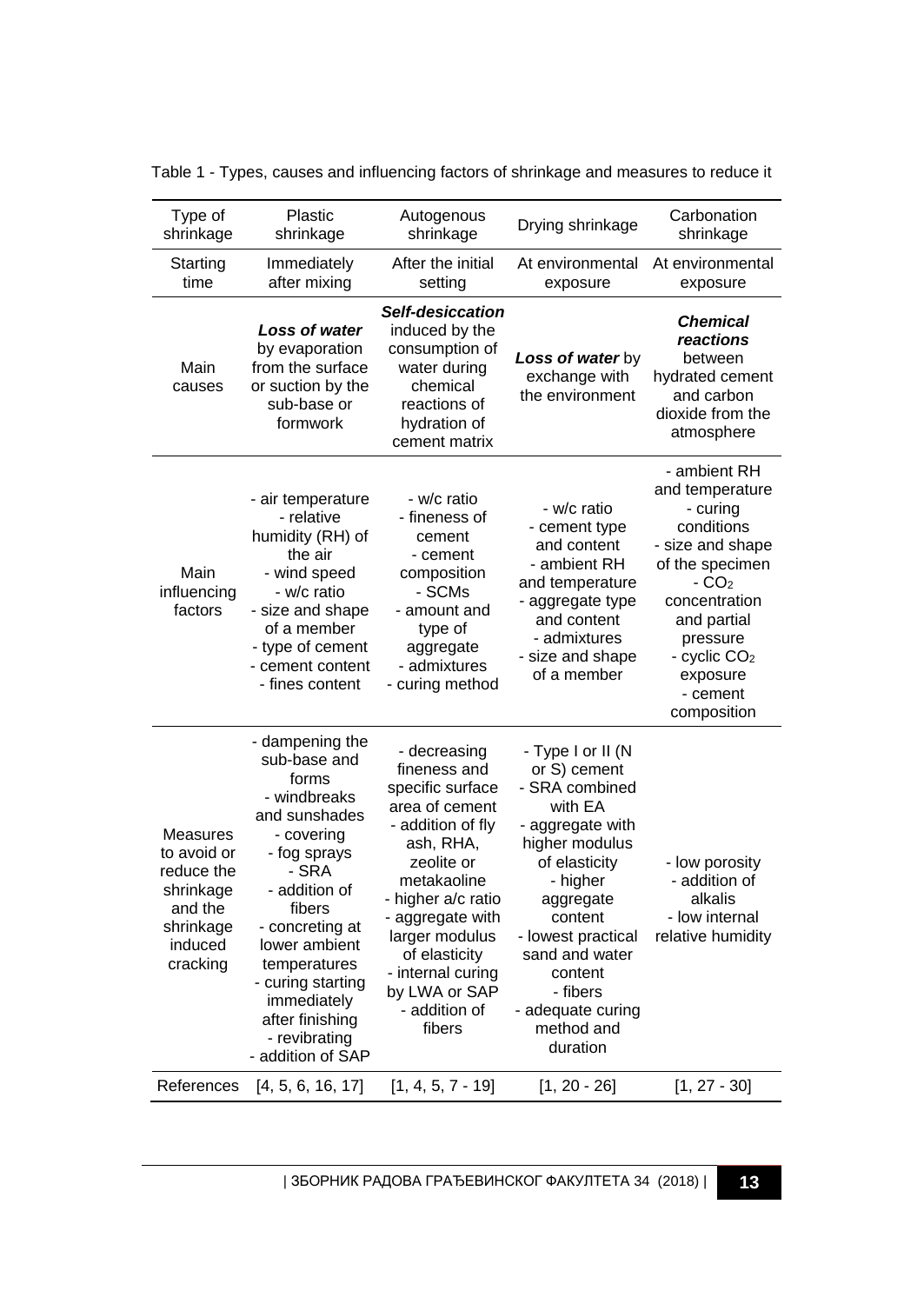| Врсте<br>скупљања                                                     | Пластично<br>скупљање                                                                                                                                                                                                                                 | Аутогено<br>скупљање                                                                                                                                                                                                                                                                                    | Скупљање<br>услед сушења                                                                                                                                                                                                | Скупљање<br>услед<br>карбонизације                                                                                                                                                                       |
|-----------------------------------------------------------------------|-------------------------------------------------------------------------------------------------------------------------------------------------------------------------------------------------------------------------------------------------------|---------------------------------------------------------------------------------------------------------------------------------------------------------------------------------------------------------------------------------------------------------------------------------------------------------|-------------------------------------------------------------------------------------------------------------------------------------------------------------------------------------------------------------------------|----------------------------------------------------------------------------------------------------------------------------------------------------------------------------------------------------------|
| Време<br>почетка                                                      | Одмах након<br>мешања                                                                                                                                                                                                                                 | Почетак<br>везивања                                                                                                                                                                                                                                                                                     | Излагање<br>окружењу                                                                                                                                                                                                    | Излагање<br>окружењу                                                                                                                                                                                     |
| Главни<br>узроци                                                      | Губитак воде<br>испаравањем<br>са површине<br>или упијањем<br>од стране<br>подлоге или<br>оплате                                                                                                                                                      | Самоисушивање<br>узроковано<br>потрошњом воде<br>током хемијских<br>реакција<br>хидратације<br>цемента                                                                                                                                                                                                  | Губитак воде<br>кроз размену<br>са околином                                                                                                                                                                             | Хемијске<br>реакције<br>између<br>хидратисаног<br>цемента и<br>угљен-<br>диоксида из<br>атмосфере                                                                                                        |
| Главни<br>утицајни<br>фактори                                         | - температура и<br>релативна<br>влажност<br>ваздуха (RH)<br>- брзина ветра<br>- водоцементни<br>фактор (w/c)<br>- величина и<br>облик<br>елемента<br>- врста цемента<br>- количина<br>цемента<br>- садржај<br>СИТНИХ<br>фракција                      | - w/с фактор<br>- финоћа млива<br>цемента<br>- састав цемента<br>- минерални<br>додаци<br>- количина и<br>врста агрегата<br>- адитиви<br>- метода неге                                                                                                                                                  | - w/с фактор<br>- врста и<br>количина<br>цемента<br>- температура<br>и RH околине<br>- количина и<br>врста агрегата<br>- адитиви<br>- величина и<br>облик<br>елемента                                                   | - температура<br>и RH околине<br>- услови неге<br>- величина и<br>облик<br>елемента<br>- концентрација<br>и парцијални<br>притисак СО2<br>- циклично<br>излагање<br>дејству $CO2$<br>- састав<br>цемента |
| Мере за<br>смањење<br>скупљања<br>и прслина<br>изазваних<br>скупљањем | - квашење<br>подлоге и<br>оплате<br>- ветробрани и<br>сунцобрани<br>- покривање<br>- распршивање<br>магле<br>- ДСС<br>- додатак<br>влакана<br>- бетонирање<br>при нижим<br>температурама<br>- почетак неге<br>одмах након<br>уградње<br>- ревибрирање | - смањење<br>финоће млива и<br>специфичне<br>површине<br>цемента<br>- додатак летећег<br>пепела (ЛП),<br>пепела<br>пиринчане љуске<br>(ППЉ), зеолита<br>или метакаолина<br>- виши а/с фактор<br>- агрегат са<br>већим модулом<br>еластичности<br>- унутрашња нега<br>са ЛА или САП<br>- додатак влакана | - Цемент типа I<br>или II (N или S)<br>- дсс<br>комбиновани<br>ca EA<br>- агрегат са<br>већим<br>модулом<br>еластичности<br>- виши садржај<br>агрегата<br>- најмањи<br>практичан<br>садржај песка<br>и воде<br>- влакна | - ниска<br>порозност<br>- додатак<br>алкалија<br>- ниска<br>унутрашња<br>релативна<br>влажност                                                                                                           |

Табела 1 – Врсте, узроци и утицајни фактори скупљања и мере за његово смањење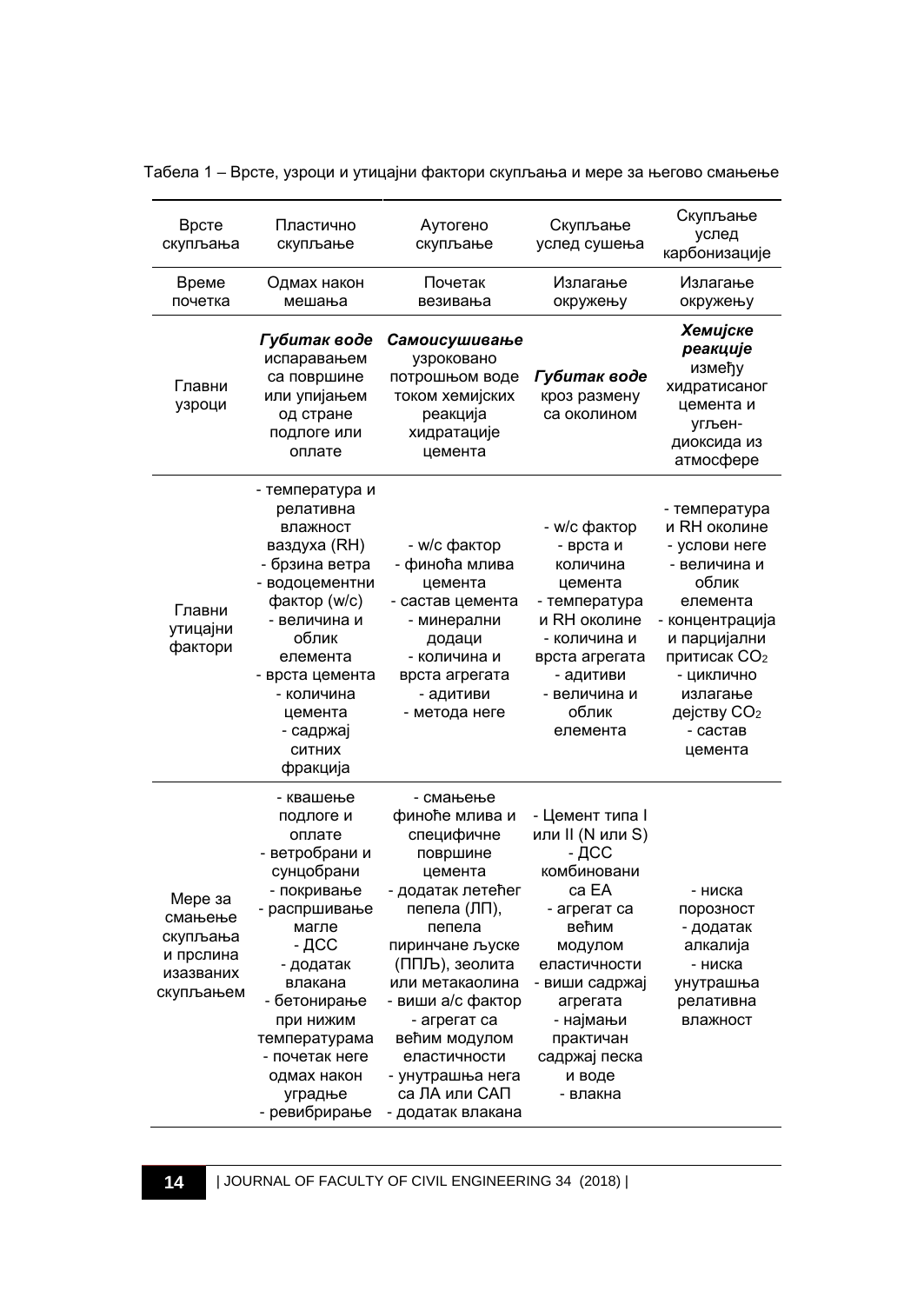

Figure 2 – Autogenous and drying shrinkage in NSC and high-strength concrete (HSC) [8] Слика 2 – Аутогено скупљање и скупљање услед сушења код БНЧ и бетона високе



Figure 3 – Influence of w/c ratio on early-age autogenous shrinkage [11] Слика 3 – Утицај w/c фактора на аутогено скупљање прва 24 сата [11]

The influence of supplementary cementitious materials (SCM) on AS of HPC is still under consideration and some contradictory results are obtained. It is well established that the addition of

Утицај минералних додатака цементу на АС БВП-а је и даље предмет истраживања, а добијени су неки контрадикторни резултати. Поуздано је утврђено да додатак одговарајуће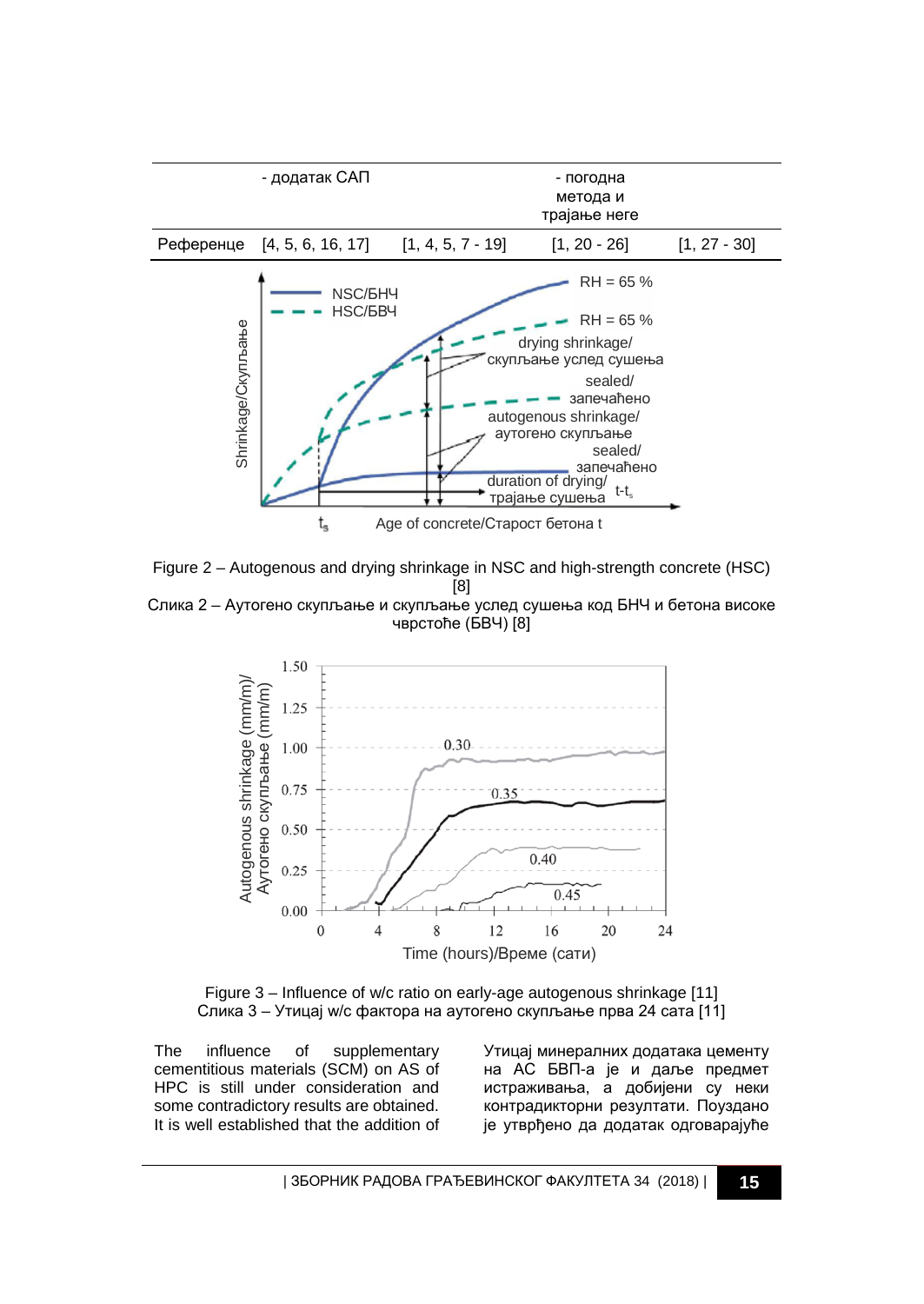a proper amount of fly ash, rice husk ash (RHA), metakaoline or zeolite reduce the AS [12], while the addition of silica fume (SF) increases it [13], but regarding the influence of blast-furnace slag (BFS) there are conflicting observations. According to some authors, addition of BFS increases AS, but others reported no influence or even reduction of AS with addition of BFS [12]. AS is also influenced by the cement composition, where the content of C3A is one of the most dominant factors. According to Tazawa and Miyazawa [9] and Holt [11] in high-early-strength cements with higher contents of  $C_3S$  and C3A more AS is observed than in low heat generating cements with higher contents of C2S, which is in contrast with Jensen  $[14]$ , who found that a high  $C_3A$ or gypsum content causes a marked *reduction* of autogenous deformation of the cement paste. Reduction of AS may be accomplished by decreasing fineness and specific surface area of cement or by simultaneous reduction in amount of cementitious materials and increase in volume of aggregate with larger modulus of elasticity [11]. Addition of appropriate amount of steel fibers may also significantly suppress the AS. Caution is needed when chemical admixtures are used. Addition of superplasticizer may cause the increase in AS by almost 50% [11]. One of the most developed and popular methods for reduction of AS is internal curing (IC) of concrete achieved by adding absorbent materials in concrete which will introduce the extra water when the internal relative humidity drops due to hydration. Commonly used IC materials are pre-wetted lightweight aggregates (LWA) and, recently, superabsorbent polymers (SAP). According to the Stateof-the-Art Report of RILEM TC 196-ICC [15] the effectiveness of IC by LWA mostly depends on three variables: the degree of LWA saturation, the level of replacement of normal weight aggregate by LWA and the size of LWA particles. Excellent results in the reduction of AS

количине летећег пепела (ЛП), пепела пиринчаних љуски (ППЉ), метакаолина или зеолита снижава АС [12], док га додатак силикатне прашине (СП) повећава [13], али у погледу утицаја згуре високих пећи (ЗВП) постоје супротстављена запажања. Према неким ауторима, додатак ЗВП повећава АС, док други пријављују да он нема утицаја или чак смањује АС [12]. На АС утиче и састав цемента, при чему је садржај C3A један од доминантних фактора. Према Tazawa и Miyazawa [9] и Holt-у [11] веће АС је примећено у цементима високе ране чврстоће, са вишим садржајем C3S и C3A него у цементима ниске топлоте хидратације са вишим садржајем C2S, што је у супротности са налазима Jensenа [14], према којима висок садржај C3A или гипса доводи до значајне *редукције* аутогених деформација цементне пасте.

Смањење АС може се постићи смањењем финоће млива и специфичне површине цемента, или истовременом редукцијом количине везива и повећањем запремине агрегата са већим модулом еластичности [11]. Додатак челичних влакана у правој количини такође може значајно умањити АС.

Опрез је неопходан при употреби хемијских адитива. Тако нпр. додатак суперпластификатора може довести до увећања АС за скоро 50% [11].

Једна од најразвијенијих и најпопуларнијих метода за смањење АС је унутрашња нега (УН) бетона. Током мешања се бетону додају апсорбујући материјали, који ће отпустити додатну воду када се унутрашња релативна влажност спусти услед хидратације. Најчешће коришћени УН материјали су водом засићени лаки агрегати (ЛА) и, у последње време, суперапсорбентни полимери (САП). Према актуелном Извештају RILEM TC 196-ICC [15] успешност УН помоћу ЛА највише зависи од три променљиве: степена засићења ЛА,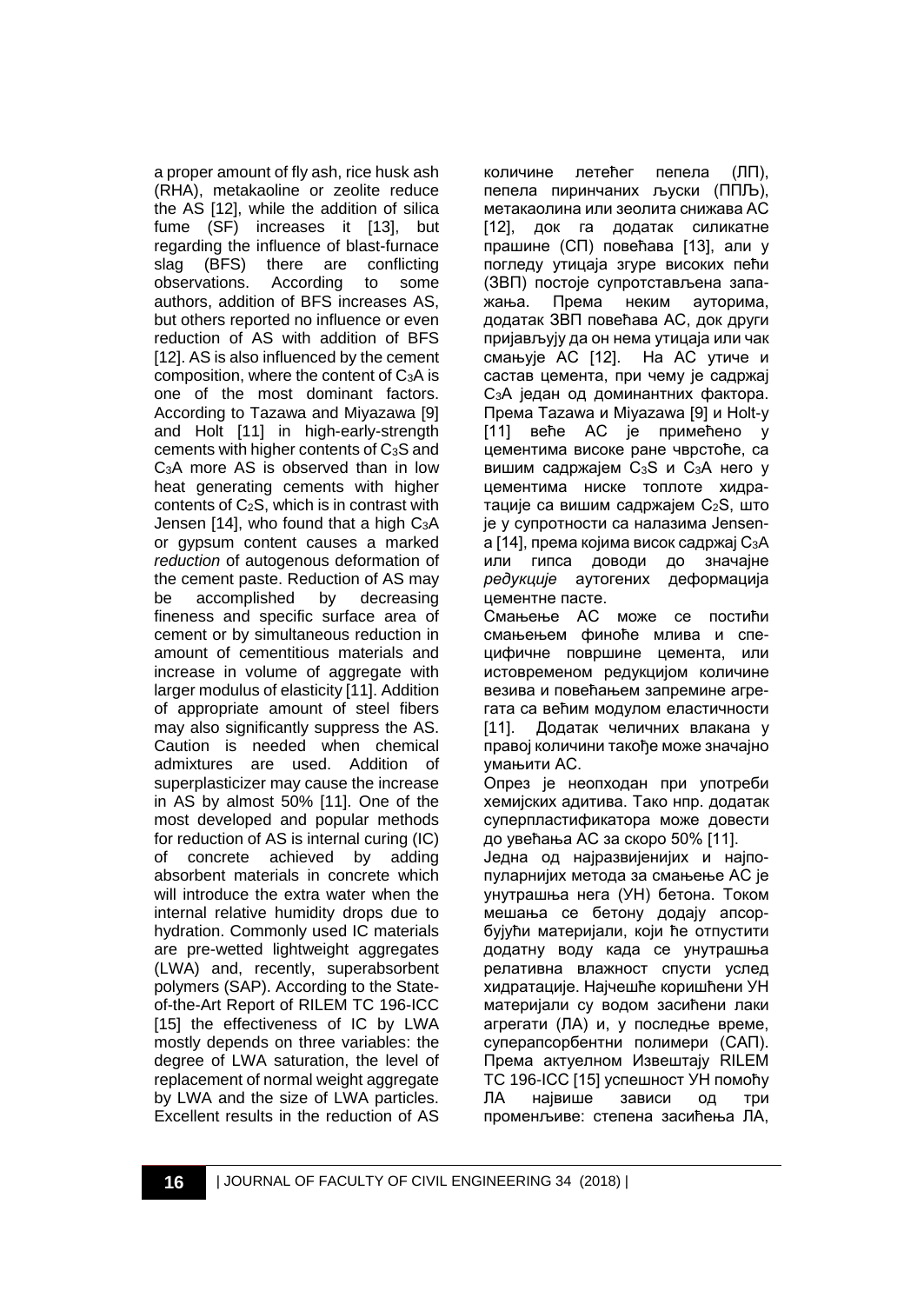of HPC and UHPC, with the simultaneous reduction of PS, recently are achieved by the addition of dry SAP during mixing of concrete, usually in the amount of 0.1 to 0.6% by mass of cement [16]. The addition of SAP may cause both positive and negative consequences on the properties of fresh and hardened concrete. One of the positive effects is improved frost resistance of concrete [16]. The sideeffects of application of SAP with or without addition of extra water for IC, such as reduced workability of fresh concrete, increased DS (in some cases accompanied by an increase in total shrinkage), or reduction of mechanical properties, especially early-age compressive strength [17, 18], may be reduced and even avoided by the selection of the right type and quantity of SAP, the amount of internal curing water and the way of its addition, the type and quantity of additives (primarily superplasticizers), and the methods of mixing, casting and curing [17]. This issue is dealt with by RILEM Technical Committee TC 260-RSC, which recommended in [19] a procedure for designing mix compositions of concrete with SAP.

# **4. DRYING SHRINKAGE**

Drying shrinkage (DS) can be defined as the time-dependent strain at constant temperature of an unloaded specimen that is allowed to dry [1, 20], or simply as the reduction in volume caused by the loss of water due to a moisture exchange with the surrounding medium. DS starts immediately after the end of curing.

The most important factors affecting the drying shrinkage are ambient relative humidity (RH), w/c ratio, aggregate type and content, cement type and content, and size and shape of the element [1, 20] (Tables 1 and 2).

Since concrete shrinkage is primarily caused by shrinkage of the cement количине агрегата нормалне тежине који се замењује са ЛА и величине зрна ЛА. Одлични резултати у редукцији аутогеног скупљања БВП и БУВП, уз истовремено смањење ПС, у новије време се постижу додатком сувих САП током мешања бетона, најчешће у количини од 0.1 до 0.6% у односу на масу цемента [16]. Додатак САП може изазвати позитивне и негативне последице на својства свежег и очврслог бетона. Једна од позитивних последица је повећана отпорност бетона на мраз [16]. Негативни ефекти примене САП са или без додатка воде за УН, као што су смањена обрадљивост свежег бетона, повећање скупљања услед сушења (у неким случајевима и повећање укупног скупљања), или пад механичких својстава, нарочито ране чврстоће на притисак [17, 18] могу се смањити, па чак и избећи правилним избором врсте и количине САП, количине додатне воде потребне за УН и начина њеног дозирања, врсте и количине адитива (пре свега суперпластификатора), те начина мешања, уградње и неге бетона [17].

Овом проблематиком се бави РИЛЕМ-ов технички одбор ТЦ 260- РСЦ који је у [19] препоручио поступак за пројектовање састава мешавина бетона са додатком САП.

# **4. СКУПЉАЊЕ УСЛЕД СУШЕЊА**

Скупљање услед сушења (СУС) се може дефинисати као временски зависна дилатација неоптерећеног узорка изложеног сушењу на константној температури [1, 20], или једноставно као смањење запремине изазвано губитком воде због размене влаге са окружењем. СУС почиње одмах по престанку неге.

Најзначајнији фактори који утичу на СУС су релативна влажност средине (RH), w/c фактор, врста и количина агрегата, врста и количина цемента,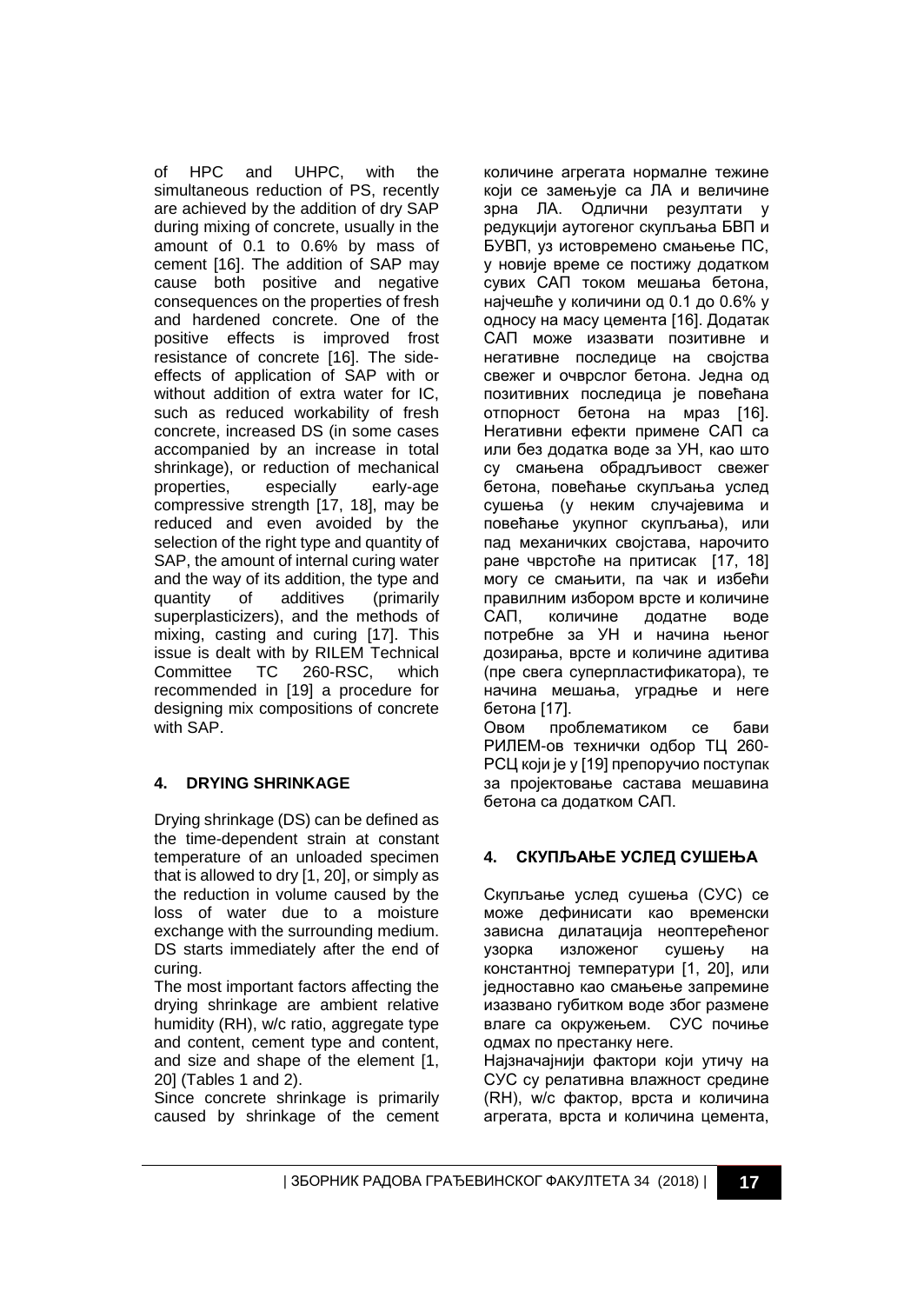paste, the total shrinkage of concrete may be reduced by increasing the relative aggregate content  $(a/c)$ .  $aq$ qqreqate content  $(a/c)$ , especially if a high-quality aggregate with high elastic modulus is used (e.g. quartz, limestone, dolomite, feldspar or granite) [20]. An increase in maximum aggregate size decreases the paste content and, consequently, decreases DS [1]. Increasing the slump of concrete by increasing the total water content, w/c ratio or total paste content at the same time increases drying shrinkage. The same effect on DS has the increase of the cement content.

те димензије и облик елемента [1, 20] (табеле 1 и 2).

Како је скупљање бетона највише узроковано скупљањем цементне пасте, редукција укупног скупљања бетона се може постићи повећањем релативног садржаја агрегата (a/c), нарочито ако се користи агрегат високог квалитета са високим модулом еластичности (нпр. кварц, кречњак, доломит, фелдспар или гранит) [20]. Повећањем максималне величине зрна агрегата смањује се количина цемента а самим тим и СУС<br>[1]. Повећање слегања бетона Повећање слегања повећањем садржаја укупне воде, w/c фактора или укупне количине пасте истовремено повећава СУС. Исти ефекат на СУС има и повећање количине цемента.

| Table 2 - Factors affecting drying shrinkage           |  |
|--------------------------------------------------------|--|
| Табела 2 - Фактори који утичу на скупљање услед сушења |  |

|                |                                                 | quantity/количина          |  |  |
|----------------|-------------------------------------------------|----------------------------|--|--|
|                |                                                 | size and grading/          |  |  |
|                |                                                 | величина и гранулометрија  |  |  |
|                | aggregate/arperat                               | elastic properties/        |  |  |
|                |                                                 | еластична својства         |  |  |
|                |                                                 | specific weight/           |  |  |
| Mixture/       |                                                 | специфична тежина          |  |  |
|                |                                                 | clay content/садржај глине |  |  |
| Мешавина       | water content/садржај воде                      |                            |  |  |
|                | slump/слегање                                   |                            |  |  |
|                |                                                 | quantity/количина          |  |  |
|                | cement/цемент                                   | chemical composition/      |  |  |
|                |                                                 | хемијски састав            |  |  |
|                | admixtures/ додаци                              | chemical/хемијски          |  |  |
|                |                                                 | SCM/минерални              |  |  |
|                |                                                 | constant (average)/        |  |  |
| Environment/   | RH                                              | константна (просечно)      |  |  |
| Околина        |                                                 | cyclic/циклична            |  |  |
|                | temperature/температура                         |                            |  |  |
|                | wind/ветар                                      |                            |  |  |
| Design and     |                                                 | type/врста                 |  |  |
| construction/  | curing/нега                                     | duration/трајање           |  |  |
| Пројектовање и |                                                 | temperature/температура    |  |  |
| извођење       | member size and shape/величина и облик елемента |                            |  |  |
|                |                                                 |                            |  |  |

LWA in principle increase the DS of concrete [1]. In early age, the water

Употребом лаког агрегата се у принципу повећава СУС бетона [1].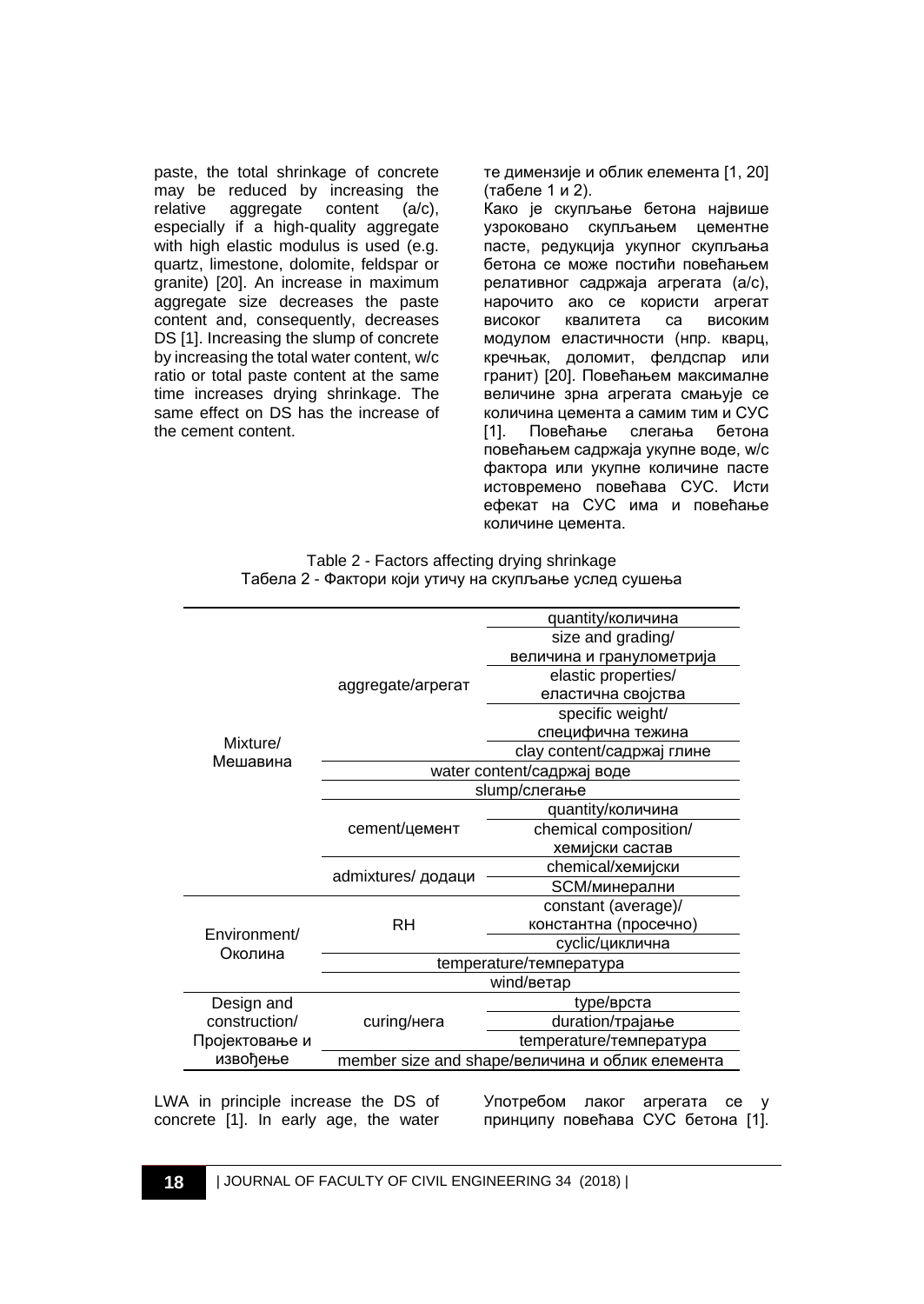absorbed in LWA, used for IC of HPC, may compensate the reduced internal relative humidity and consequently decrease the DS of concrete, but as the hardening of concrete progresses, the low elastic modulus of lightweight aggregates results in greater DS compared to that of normal-weight concrete [21].

Cements with low quantities of sulfate may have increased DS, while a high alumina content results in more rapid occurrence of DS [1]. Greater DS is found in concrete with finely ground cements than in concrete with coarser ground cements. It is considered that the total air content of the concrete less than 8% have no effect on the magnitude of DS of ordinary Portland cement (OPC) concrete [1], but the study of Piasta and Sikora [22] on OPC and blended cements (BPC) has shown that shrinkage strains increase significantly alongside with an increase in the content of entrained air, regardless of cement type.

The environment has a significant influence on the DS. With the decrease in ambient relative humidity (RH) the rate and the magnitude of DS increase. Greater DS is observed in concrete specimens stored at a constant RH than in those exposed to cyclic relative humidity with the same average RH value. The effect of elevated ambient temperature on DS is less pronounced than the effect of RH [1].

DS is also influenced by the design and construction of concrete members, above all the type and duration of curing and the shape and size of the concrete member. It is generally accepted that the optimal period of moist-curing is 7 days [20]. Some experimental work even showed that moist curing longer than 4 to 8 days may increase DS, while heat and steam curing can significantly reduce it [1]. Maximum values of DS were found for curing times between 24 and 48 hours. The rate of DS is inversely proportional to the size of the concrete member, expressed through the

Вода апсорбована у ЛА може компензовати смањену унутрашњу релативну влажност младог бетона и тиме смањити СУС, али са развојем процеса очвршћавања долази до изражаја ниски модул еластичности ЛА, због којег се јавља увећано СУС у односу на бетоне са агрегатом нормалне тежине [21].

Цементи са малим количинама сулфата могу имати повећано СУС, док висок садржај алуминијумских оксида води ка бржој појави СУС [1]. Бетони са цементом велике финоће млива имају веће СУС него они са грубље млевеним цементом. Иако се сматра да садржај ваздуха испод 8% не утиче на величину СУС бетона са обичним Портланд цементом (ОПЦ) [1], истраживање које су спровели Piasta и Sikora [22] показује да се дилатације скупљања значајно повећавају са повећањем садржаја увученог ваздуха, како код бетона са ОПЦ тако и код бетона од цемента са минералним додацима.

Услови средине имају значајан утицај на СУС. Брзина и величина СУС расту са снижавањем релативне влажности средине (RH). Веће СУС је примећено код бетонских узорака изложених константној RH него код оних чуваних на променљивој RH исте просечне вредности. Утицај повишених температура на СУС је мање изражен него утицај RH [1].

На СУС такође утичу пројектовање и извођење бетонских елемената, пре свега начин и трајање неге и облик и димензије бетонског елемента. Опште је прихваћено да оптимално трајање неге влажењем износи 7 дана [20]. Испитивања су показала да нега влажењем дужа од 4 до 8 дана може чак и да повећа СУС, док га запаривање значајно смањује [1]. Максималне вредности СУС су забележене при нези у трајању између 24 и 48 сати. Интензитет СУС је обрнуто пропорционалан величини бетонског елемента, која се изражава као однос запремине и површине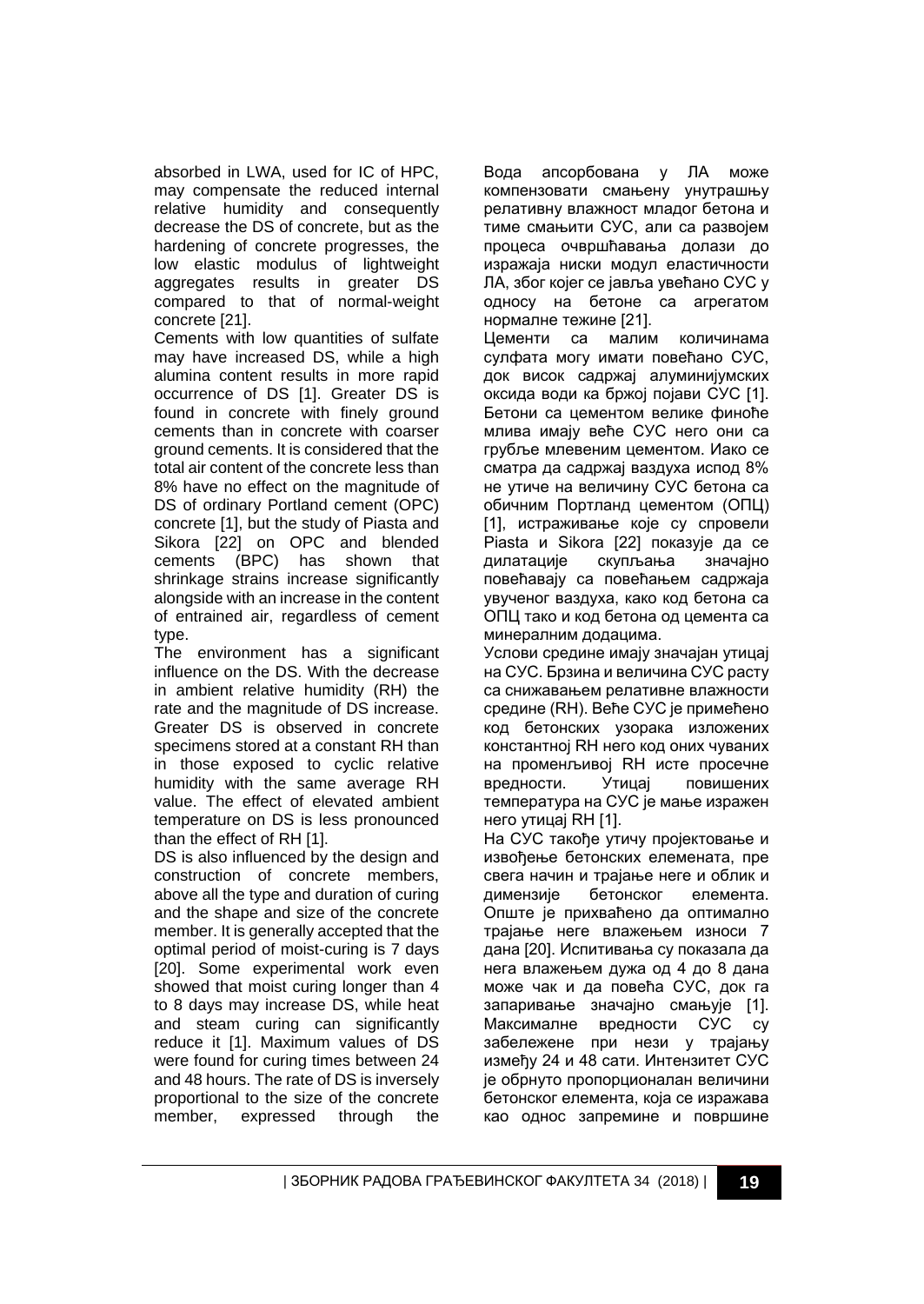volume-to-drying surface area ratio (V/S) and it is more pronounced in thin concrete members (slabs and shells).

General recommendations to minimize drying shrinkage include [20, 23, 24]:

- − Use of cement Types I, II (European N, S) or V (expansive hydraulic cement) and avoidance or careful use of Type III (R) because of its high rate of heat generation;
- − Use of shrinkage-compensating concrete. The expansion of this concrete during curing compensates the shrinkage that occurs once it is exposed to drying, so that the net shrinkage is negligible;
- − Incorporation of shrinkage reducing admixtures (SRA). Some of the reported side-effects are reductions in the degree of hydration of the cement and reduction in the strength development of concrete, reductions in early age mechanical strength and delays in setting times [24, 25]. On the other hand, introduction of expansive agents (EA) leads to a mechanical strength increase. Recent studies of the simultaneous use of SRA and EA have shown that, even though a significant strength reduction at 28 days was observed, partial strength recovery was achieved due to the presence of the EA [25];
- − Use of well graded, well shaped aggregates with minimum amounts of dirt. Preference should be given to aggregate types with a higher modulus of elasticity, as well as concrete mixtures with a higher aggregate content;
- − Minimal paste content in the concrete mixture, which can be accomplished by utilizing of the largest practical maximum size of aggregate and the lowest practical sand and water content;
- − Addition of steel or polymer fibers to the concrete mixture in order to control DS cracking [26];
- − Adequate curing method and curing duration - e.g. water curing (wet mat curing, water spray, ponding, or

изложене сушењу (V/S), и већи је код танких бетонских елемената (плоча и љуски).

Опште препоруке за смањење скупљања услед сушења укључују [20, 23, 24]:

- − Употребу цемента типа I, II (европски N, S) или V (експанзивни хидраулички цемент) и избегавање или опрезну употребу типа III (R) због великог развоја топлоте;
- − Примену бетона који компензује скупљање. Експанзија овог бетона током неге компензује скупљање које се јавља након излагања сушењу;
- − Коришћење додатака за смањење скупљања (ДСС), при чему се могу јавити и нежељени ефекти, као што су смањење степена хидратације цемента и развоја чврстоће бетона, редукција раних механичких чврстоћа и одложено везивање и очвршћавање [24, 25]. Увођење експанзивних агенаса (ЕА), с друге стране, доприноси повећању механичке чврстоће бетона. Недавна истраживања симултане примене ДСС и ЕА показују да, иако је при старости од 28 дана примећен значајан пад чврстоће, захваљујући присуства ЕА може се постићи њен делимичан опоравак [25];
- − Употребу добро гранулисаног и обликованог агрегата са минималним садржајем нечистоће. Предност треба дати агрегату са вишим модулом еластичности, као и бетонским мешавинама са већим садржајем агрегата;
- − Минималан садржај пасте у мешавини бетона, који се постиже коришћењем највеће практичне максималне величине зрна агрегата и најмање практичне количине песка и воде;
- − Додавање челичних или полимерних влакана у бетонску мешавину ради контроле прслина услед СУС [26];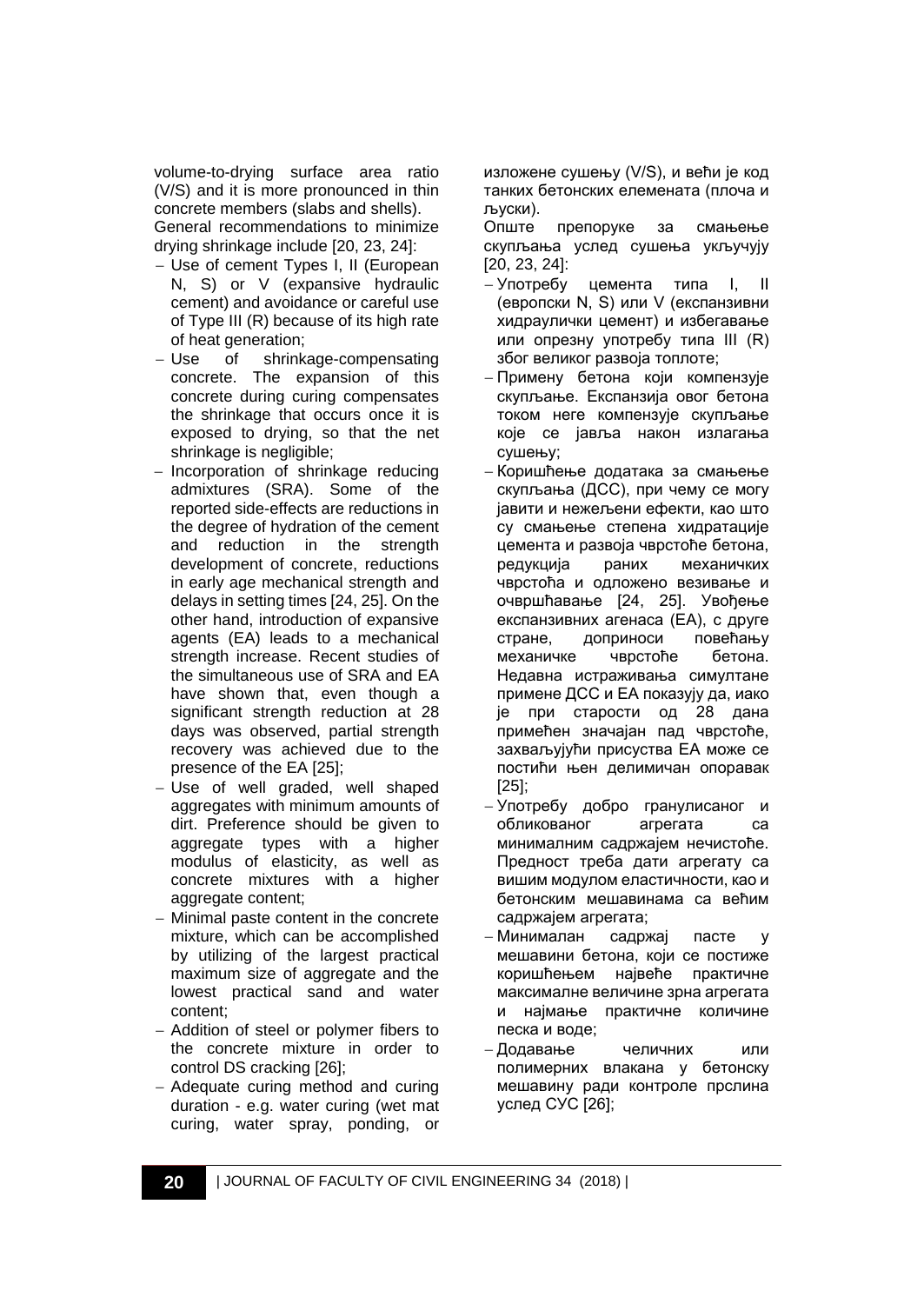membrane curing) or form curing, for at least 7 days.

#### **5. CARBONATION SHRINKAGE**

Carbonation shrinkage (CS) is the irreversible volume change of hardened concrete due to chemical reactions between hydrated cement and carbon dioxide  $(CO<sub>2</sub>)$  from the atmosphere, in the presence of moisture [1, 27]. Carbonation of the cement matrix can be subdivided into [27]:

− Portlandite (CH) carbonation - the reaction of carbon dioxide with dissolved calcium hydroxide, which leads to the formation of calcium carbonate:

− Адекватан метод и трајање неге нпр. влажењем (покривање мокрим покривачима, прскање, потапање, или примена мембрана) или негом преко оплате, у трајању од најмање 7 дана.

#### **5. КАРБОНИЗАЦИОНО СКУПЉАЊЕ**

Карбонизационо скупљање (КС) је промена запремине очврслог бетона услед хемијских реакција између хидратисаног цемента и угљен – диоксида (CO2) из атмосфере, у присуству влаге [1, 27]. Карбонизација цементног матрикса се може поделити на [27]:

− Карбонизацију портландита (CH) реакција CO<sup>2</sup> са раствореним калцијум-хидроксидом, која доводи до стварања калцијум-карбоната:

$$
Ca(OH)2 + CO2 \rightarrow CaCO3 + H2O , \qquad (1)
$$

− Calcium-silicate-hydrate (C-S-H) carbonation - the reaction that results in the formation of calcium carbonate and amorphous silica gel [27, 28]:

− Карбонизацију калцијум-силикатхидрата (C-S-H) - реакција при којој се формирају калцијум-карбонат и аморфни силикатни гел [27, 28]:

$$
\left(\text{CaO}\right)_{x}\left(\text{SiO}_2\right)_{y}\left(H_2\text{O}\right)_{z}+x\text{CO}_2\rightarrow x\text{CaCO}_3+y\text{SiO}_2\left(H_2\text{O}\right)_{t}+(z-yt)H_2\text{O}\,,\quad \ (2)
$$

- − Carbonation of the unhydrated cement constituents - reactions of tricalcium silicate  $(C_3S)$  and dicalcium silicate  $(C_2S)$  with  $CO_2$ :
- − Карбонизацију нехидратисаних састојака цемента - реакције трикалцијум-силиката (C<sub>3</sub>S) дикалцијум-силиката  $(C_2S)$  са  $CO_2$ :

$$
3CaO \cdot SiO_2 + 3CO_2 + nH_2O \rightarrow 3CaCO_3 + SiO_2 + nH_2O , \qquad (3)
$$

$$
2CaO \cdot SiO_2 + 2CO_2 + nH_2O \rightarrow 2CaCO_3 + SiO_2 + nH_2O. \tag{4}
$$

These two constituents have a small influence on total carbonation in comparison to CH and C-S-H carbonation, especially at the late stage of hydration [29]. Therefore this component of carbonation is usually neglected.

Последње две реакције имају мали утицај на укупну карбонизацију у поређењу са CH и C-S-H карбонизацијом, нарочито у касној фази хидратације [29], због чега се ова компонента карбонизације најчешће занемарује.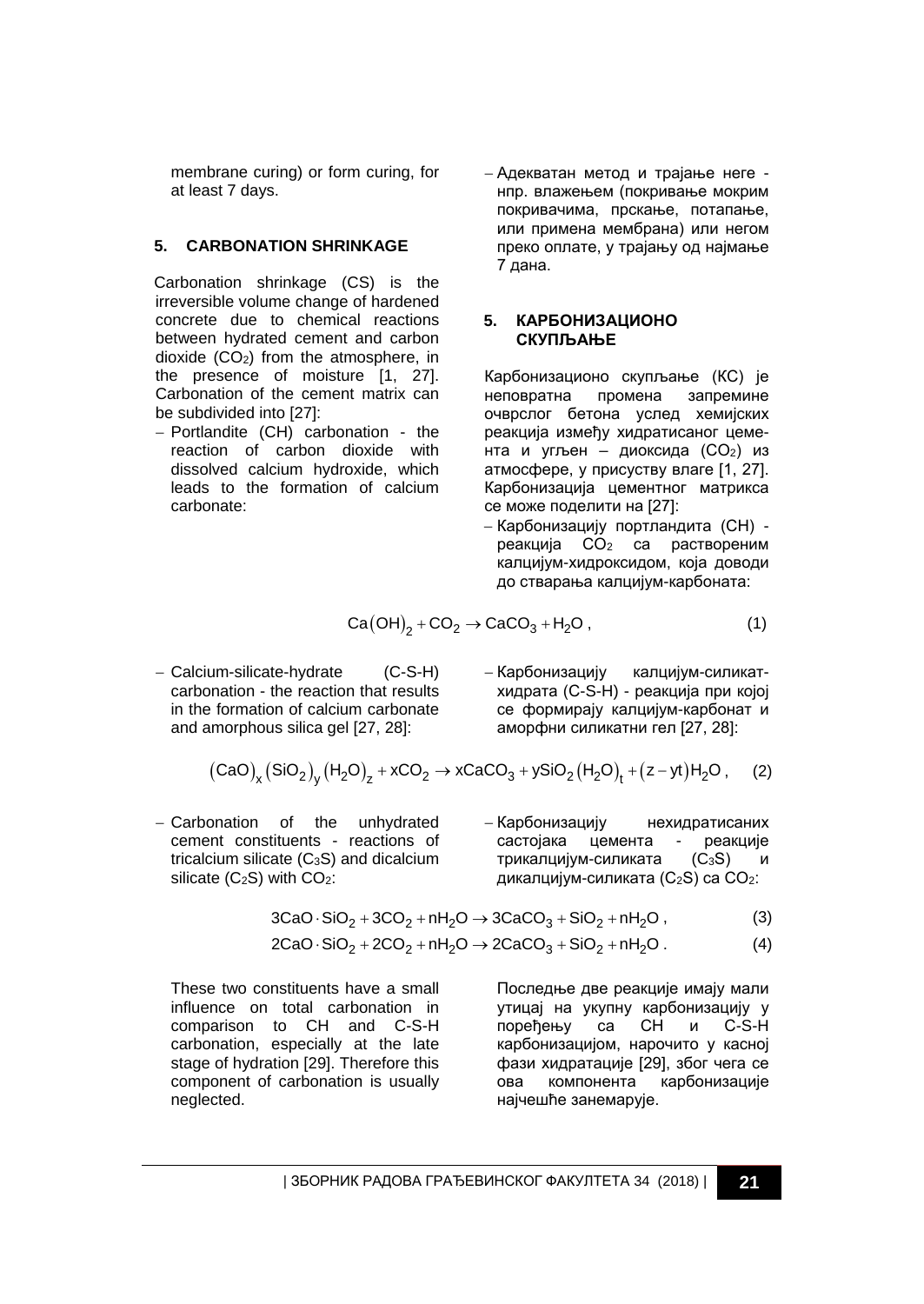The mechanisms of CS are still under debate. A detailed review of CS mechanism proposals is given in the literature [27].

Similar to DS, the magnitude of CS depends on the relative humidity, ambient temperature, curing conditions and member size, but also on  $CO<sub>2</sub>$ concentration and partial pressure. Carbonation reaches its highest rate at RH between 50 and 70%, and rapid carbonation is observed in more porous mixes at high RH. Cyclic  $CO<sub>2</sub>$  exposure (i.e. periodically stopping and resuming the  $CO<sub>2</sub>$  influx) results in a significantly higher degree of carbonation than in  $continuous$  carbonation conditions.  $CO<sub>2</sub>$ concentration influences both the magnitude and the mechanism of carbonation. Carbonation is more pronounced at a higher CO<sub>2</sub> concentration [27].

Although the carbonation of the cement matrix may cause shrinkage of the concrete and lowering of its alkalinity, which may lead to generalized corrosion of embedded reinforcement, it also may cause changes in porosity of the cement paste (a decrease at early age in case of OPC and an increase in case of BPC<br>[30]) and an improvement of [30]) and an improvement of compressive and tensile strength of Portland cement and concrete.

## **6. CONCLUSION**

The main cause of concrete shrinkage is the lowering of water content, which may be caused by evaporation from the surface of a member, suction by subbase or formwork, or by hydration within the cement matrix. The carbonation shrinkage of hardened concrete, which is a consequence of the chemical reactions of hydrated cement with carbon dioxide from the atmosphere, is of minor importance in most cases and thus usually neglected, or treated together with drying shrinkage.

From the structural designer's point of view, plastic shrinkage can be easily Дискусија о механизмима КС је и даље актуелна. Детаљан преглед предлога механизама КС дат је у литератури [27].

Слично СУС, величина КС зависи од релативне влажности и температуре околине, услова неге и величине елемента, али и од концентрације и парцијалног притиска CO2. Карбонизација је најинтензивнија при RH између 50 и 70%, а брза карбонизација се примећује у порознијим мешавинама при високим RH. Циклично излагање дејству CO<sup>2</sup> (тј. периодичан прекид и наставак прилива CO2) доводи до знатно вишег степена карбонизације него при континуалним условима прилива. Концентрација CO2 утиче како на механизам тако и на величину карбонизације, која је израженија при већој концентрацији CO<sub>2</sub> [27].

Иако карбонизација цементне матрице може проузроковати скупљање бетона и пад његове алкалности, који може довести до генерализоване корозије арматуре, она такође може довести до промене порозности цементне пасте (смањење у малим старостима код ОПЦ и повећање у случају цемента са минералним додацима [30]) и повећања притисне и затезне чврстоће портланд цемента и бетона.

## **6. ЗАКЉУЧАК**

Главни узрок скупљања бетона је снижавање садржаја воде, које може бити последица испаравања са површине елемента, упијања од стране подлоге или оплате, или хидратације унутар цементне матрице. Карбонизационо скупљање очврслог бетона, које је последица хемијских реакција хидратисаног цемента са угљен-диоксидом из атмосфере, је у већини случајева од мањег значаја, па се обично занемарује или третира заједно са скупљањем услед сушења. Са становишта пројектанта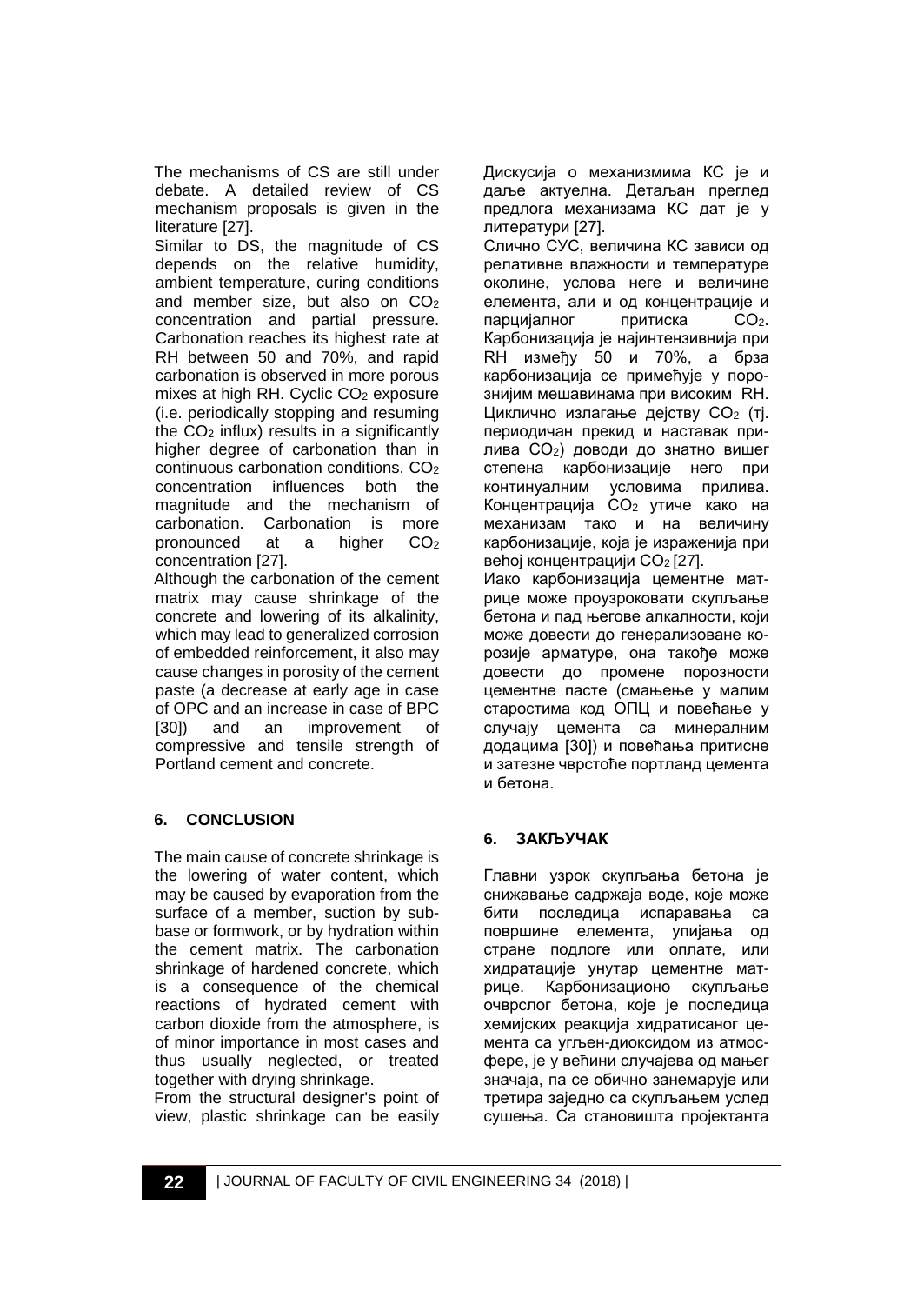dealt with and thus has minor significance on hardened concrete in a structure. On the other hand, strains due to autogenous and drying shrinkage of hardened concrete lead to a reduction of prestress force and also may cause the occurrence of cracks which may<br>accelerate the corrosion of accelerate the corrosion of reinforcement and decrease the durability of a member. For these reasons, measures have to be taken to reduce the total shrinkage to an acceptable level.

The main parts of the total shrinkage of hardened concrete are the autogenous and drying shrinkage, but they are of different importance in NSC and HPC. In case of NSC, autogenous shrinkage is, in comparison to drying shrinkage, very small and almost negligible, but in HPC it may constitute the main part of total shrinkage.

While the main influencing factors and mechanisms of autogenous and drying shrinkage and separate measures for reducing the shrinkage strains and cracks are well known, one of the issues concerning the reduction of the consequences of shrinkage is that some influencing factors decrease one, but simultaneously increase another type of shrinkage, e.g. addition of alkalis may cause expansion due to carbonation, but also leads to an increase of drying shrinkage. Decrease of drying shrinkage may be accomplished by lowering the w/c ratio, and/or by the addition of superplasticizers, but simultaneously an increase in autogenous shrinkage will be induced.

To prevent excessive shrinkage of concrete, not only a choice of proper measures has to be made, but also the consequences of their simultaneous application have to be experimentally examined. In doing so, experimental research should be conscientious, profound and based on standardised procedures, and the results should be coherent, clear and shown in detail. Particular attention should be paid to the interpretation and processing of the

конструкције, пластично скупљање се може лако контролисати и зато има мали значај за очврсли бетон у конструкцији. Међутим, дилатације које су последица аутогеног скупљања или скупљања услед сушења очврслог бетона доводе до пада силе преднапрезања а такође могу изазвати појаву прслина, које могу убрзати корозију арматуре и смањити трајност елемента. Из ових разлога се морају предузети мере за свођење укупног скупљања на прихватљиву меру.

Главне компоненте укупног скупљања очврслог бетона су аутогено и скупљање услед сушења, али оне имају различит значај код БНЧ и БВПа. Аутогено скупљање БНЧ је, у поређењу са скупљањем услед сушења, веома мало и готово занемарљиво, али код БВП-а оно може чинити већи део укупног скупљања.

Иако су добро познати главни утицајни фактори и механизми аутогеног скупљања и скупљања услед сушења, као и појединачне мере којима се редукују њихове последице (дилатације и прслине), потребно је пажљиво размотрити могућност да поједини утицајни фактори доприносе смањењу једне, али истовремено повећавају другу компоненту скупљања. Тако се нпр. Повећањем садржаја алкалија може постићи експанзија услед карбонизације, али се истовремено повећава и скупљање услед сушења.

Смањење скупљања услед сушења постиже се снижавањем w/c фактора и додатком суперпластификатора, али по цену истовременог повећања аутогеног скупљања.

Да би се спречило прекомерно скупљање бетона није довољно само одабрати одговарајуће мере, него је потребно експериментално испитати последице њихове истовремене примене. При томе експериментална истраживања морају бити савесна, темељна и заснована на стандар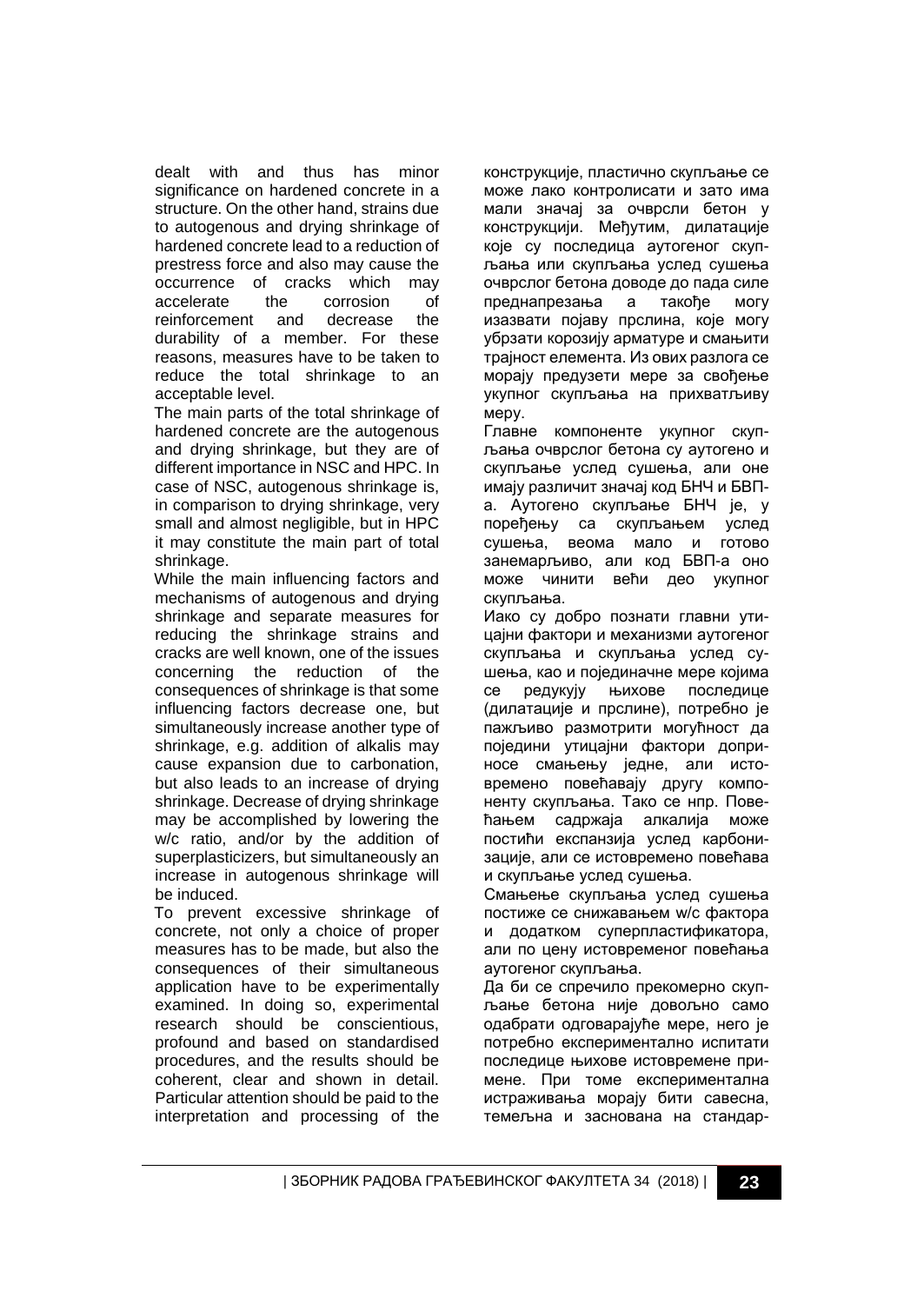measurement data, in particular the extrapolation of short-term measurement data over a longer period of time.

Dealing with concrete shrinkage and the reduction of its consequences is a<br>complex issue which gains on complex issue which gains on complexity alongside the constant introduction of new constituent materials and additives, for which reliable data concerning their long-term effects on the properties and behavior of concrete are missing.

дизованим поступцима, а резултати кохерентно, јасно и детаљно приказани. Посебну пажњу треба посветити интерпретацији и обради мерених података, нарочито екстраполацији краткорочних мерења на дужи временски период. Скупљање бетона и смањење његових последица је сложена тема која додатно добија на сложености сталним увођењем у састав бетона нових материјала и адитива, чији утицај на својства и понашање бетона у довољно дугом временском периоду није поуздано установљен.

#### **REFERENCES**

- [1] ACI 209.1R-05 Report on Factors Affecting Shrinkage and Creep of Hardened Concrete, ACI Committee 209, American Concrete Institute, **2005**.
- [2] ACI 209R-92 (Reapproved 1997) Prediction of Creep, Shrinkage, and Temperature Effects in Concrete Structures, ACI Committee 209, American Concrete Institute, **1982**.
- [3] fib Model Code for Concrete Structures 2010, Ernst & Sohn, Berlin, Germany, **2013**.
- [4] Sayahi, F.: Plastic Shrinkage of Concrete, Academic thesis, Luleå University of Tecnology, Sweden, **2016**.
- [5] Report rep025: Early Age Cracking in Cementitious Systems Report of RILEM Technical Committee 181-EAS - Early age shrinkage induced stresses and cracking in cementitious systems, RILEM, **2003**.
- [6] Mora-Ruacho, J., Gettu, R., Aguado, A.: Influence of shrinkage-reducing admixtures on the reduction of plastic shrinkage cracking in concrete, Cement and Concrete Research, **2009**, 39, pp. 141-146.
- [7] Wyrzykowski, M., Igarashi, S. I., Lura, P., Mechtcherine, V.: Recommendation of RILEM TC 260-RSC: Using superabsorbent polymers (SAP) to mitigate autogenous shrinkage, Materials and Structures, **2018**, vol. 51, No. 5, Article 135.
- [8] Müller, H.S., Breiner, R., Kvitsel, V., Haist, M.: Creep and Shrinkage of Concrete from Theoretical Background and Experimental Characteristics to Practical Prediction Models, Concrete 2015, Proceedings of the 27th Biennial National Conference of the Concrete Institute of Australia in conjuction with the 69th RILEM Week, Melbourne, Australia, **2015**.
- [9] Tazawa, E., Miyazawa, S.: Influence of cement and admixture on autogenous shrinkage of cement paste, Cement and Concrete Research, **1995**, vol. 25, No. 2, pp. 281-287.
- [10] Tazawa, E., Miyazawa, S.: Autogenous shrinkage of concrete and its importance in concrete technology, Proceedings of the 5th International RILEM Symposium "Creep and Shrinkage of Concrete", London, **1993**, pp. 159-168.
- [11] Holt, E.: Contribution of mixture design to chemical and autogenous shrinkage of concrete at early ages, Cement and Concrete Research, **2005**, 35, pp. 464-472.
- [12] Properties of Fresh and Hardened Concrete Containing Supplementary Cementitious Materials - Final draft report of RILEM Technical Committee 238-SCM, working group 4, Springer, **2018**.
- [13] Zhang, M. H., Tam, C. T., Leow, M. P.: Effect of water-to-cementitious materials ratio and silica fume on the autogenious shrinkage of concrete, Cement and Concrete Research, **2003**, 33, pp. 1687-1694.
- [14] Jensen, O. M.: Influence of cement composition on autogenous deformation and change of the relative humidity, Proc. PRO 17, Int. RILEM workshop, Shrinkage of Concrete – Shrinkage 2000, Ed. Baroghel-Bouny et.al., Paris, **2000**, pp. 143-153.
- [15] Report rep041: Internal Curing of Concrete State-of-the-Art Report of RILEM Technical Committee 196-ICC, RILEM, **2007**.